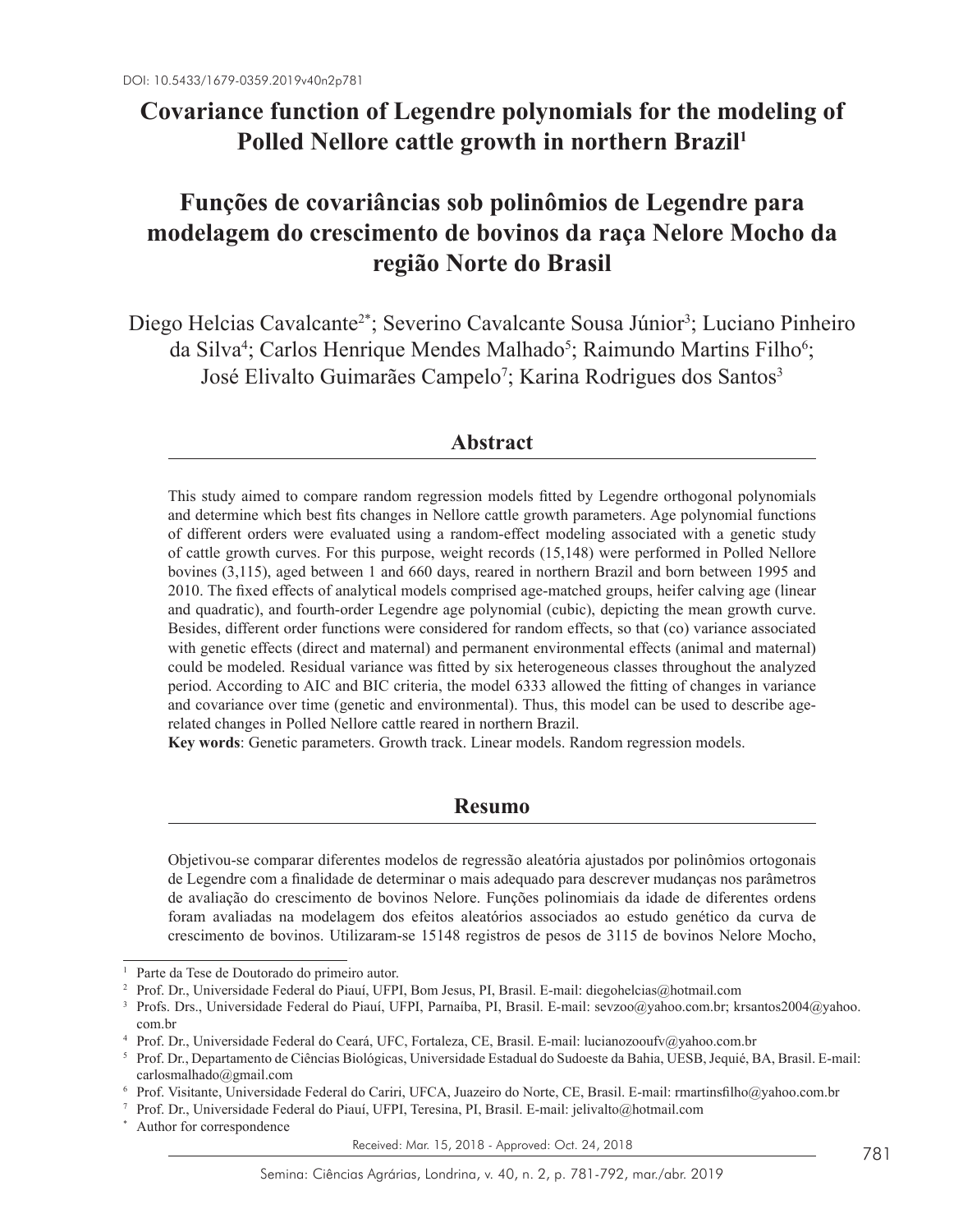com idade entre 1 e 660 dias, criados na região norte do Brasil e nascidos entre os anos de 1995 e 2010. Os efeitos fixos incluídos nos modelos de análise foram: grupos de contemporâneos, a idade da vaca ao parto (efeito linear e quadrático) e os polinômios de Legendre da idade de quarta ordem (cúbica) para representar a curva média de crescimento. Na parte aleatória, consideraram-se funções de diferentes ordens para modelar as variâncias associadas aos efeitos genéticos aditivos direto e materno e aos efeitos de ambiente permanente do animal e da mãe. A variância residual foi ajustada por meio de seis classes heterogêneas, distribuídas ao longo do período analisado. De acordo com o valor do critério AIC e BIC o modelo com ordens 6333 (para efeitos genético direto e materno; e ambiente permanente direto e materno, respectivamente), permitiu ajustar as mudanças das variâncias e covariâncias com o tempo, podendo ser utilizado para descrever as mudanças nas variâncias com a idade dos bovinos Nelore Mocho criados na região Norte do Brasil.

**Palavras-chave**: Modelos de regressão aleatória. Modelos lineares. Parâmetros genéticos. Trajetória de crescimento.

#### **Introduction**

Genetic breeding is a tool used to increase Brazilian meat production, mainly beef — the most produced and exported by the country. Among the methods available for the genetic evaluation of production animals, random regression models for growth parameters are efficient since they use animal weight records without age-based adjustments (MALHADO et al., 2008). Random regression models are fitted using covariance matrices; hence, covariance functions become efficient alternatives to estimate such components (SOUSA JÚNIOR et al., 2010).

When adjusting random regression models, continuous functions are inherently fitted, which allows describing both genetic and environmental changes over time. In several studies, Legendre orthogonal polynomials have been used as continuous functions (KIRKPATRICK; HECKMAN, 1989; MEYER; HILL, 1997; JAMROZIK; SCHAEFFER, 1997; MEYER, 2007; BOLIGON et al., 2010), which may require a distinct fitting-order for each random effect of the model.

Beef cattle genetic programs have included growth parameters in evaluations, selecting the best animals in accordance with their predicted genetic values; therefore, cattle raising success depends on the accuracy of the breeding values predicted by these growth models.

In this context, suitable models are needed to obtain reliable estimates of genetic parameters, with the aim of classifying the best animals in terms of genetic potential. Thus, the average production of a population could be increased (BOLIGON et al., 2010; GONÇALVES et al., 2011; LAUREANO et al., 2011).

Currently, the Brazilian cattle herd is 90% Nellore. Given the above background, this study aimed to select the best random regression model to describe changes in growth parameters of Polled Nellore cattle, reared in the north of the country.

#### **Material and Methods**

#### *Data description*

Data were gathered from livestock participating in the Weight Development Program of the Brazilian Zebu Breeders Association (ABCZ, 2012). The herds are located in seven states of the north region of Brazil (Amazonas, Acre, Amapá, Amazonas, Rondônia, Pará, and Tocantins).

At first, the database had 44,106 weight records; then, this information was edited out, eliminating records of animals with more 660 days of age, animals without father's and/or mother's identifications, animals with less than 3 weight records, and age-matched groups with less than 3 animals.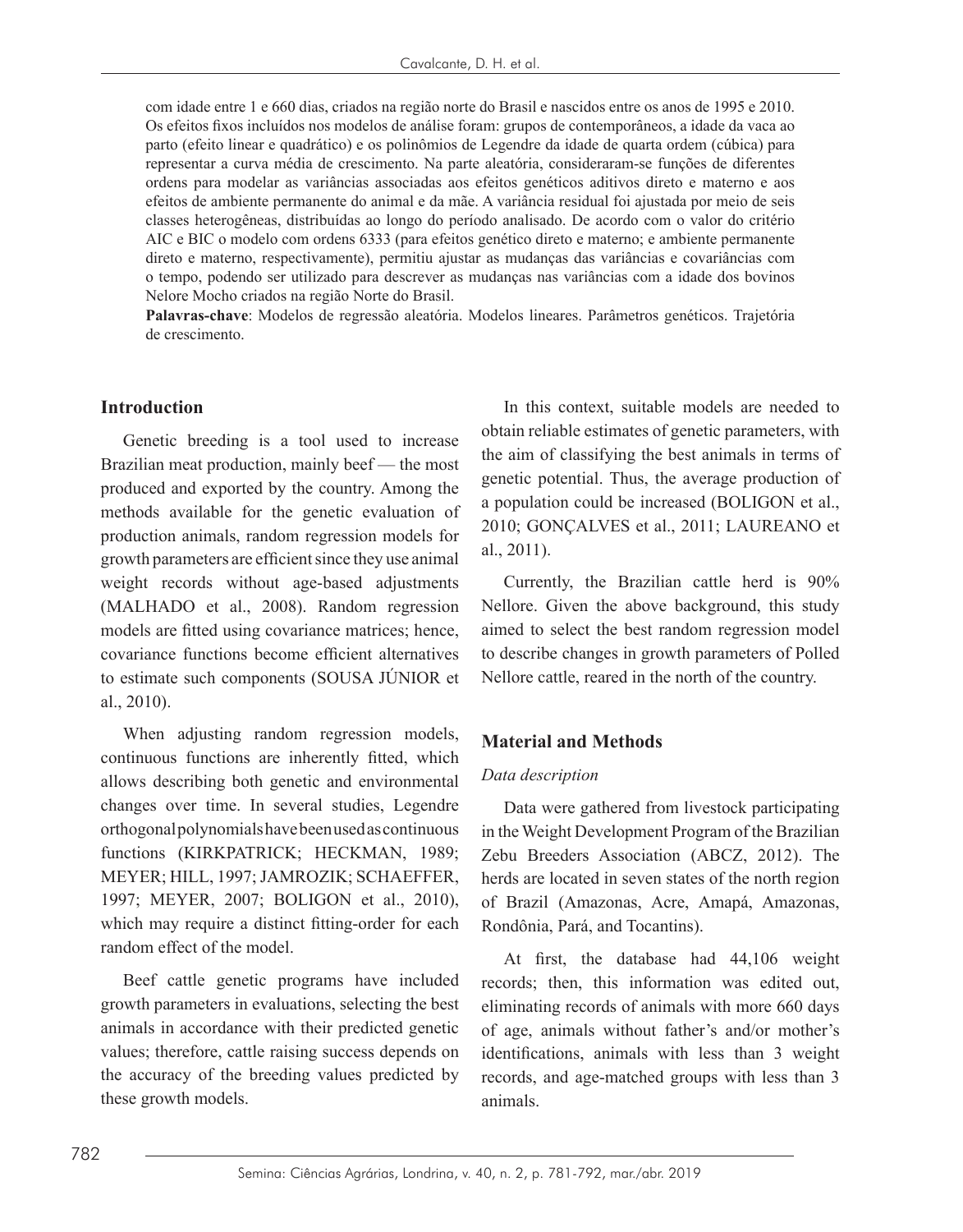Within the age-matched groups, animals were grouped by sex, birth year, calving season, weight measure, weighing month, farm and breeding conditions. The calving seasons were classified total of 1,819 age-matched groups with an average into rainy (December to May) and dry (June to of 8.3 records were observed. November); while the breeding conditions were  $A$  fter editing divided into milk-fed and weaned animals (fed pasture).

To delete records with measurement errors (outliers), data consistency was analyzed through observations of significant variabilities within each  $\sim$  10 acrosco 1

age-matched group. Weight records out of the range I by sex, birth year, calving season, weight given by the mean of the age-matched group  $(± 3$ standard deviations) were excluded. As a result, a total of 1,819 age-matched groups with an average of 8.3 records were observed.

After editing, the database had 15,148 weight  $\frac{1}{100}$  mine-red and wealled animals (red records belonging to 3,115 animals, born between pasture). 1995 and 2010 and fed pasture, with a mean birth  $\frac{1995}{2}$ weight of 28 kg. Figure 1 shows mean weight and number of records by age.





interval, except for those at the beginning and end of the curve, in which it was 15 days of age. This is age classes. Each class consisted of a 5-day-of-age observations per animal, and pe of the curve, in which it was 15 days of age. This using SAS software version 9.0. Animal weight records were grouped into 117 interval, except for those at the beginning and end is because the frequency of records within these ranges decreased, as observed in Figure 1.

, except for those at the beginning and end Editing and consistency analyses were performed Table 1 shows data structure, number of observations per animal, and pedigree information. using SAS software version 9.0.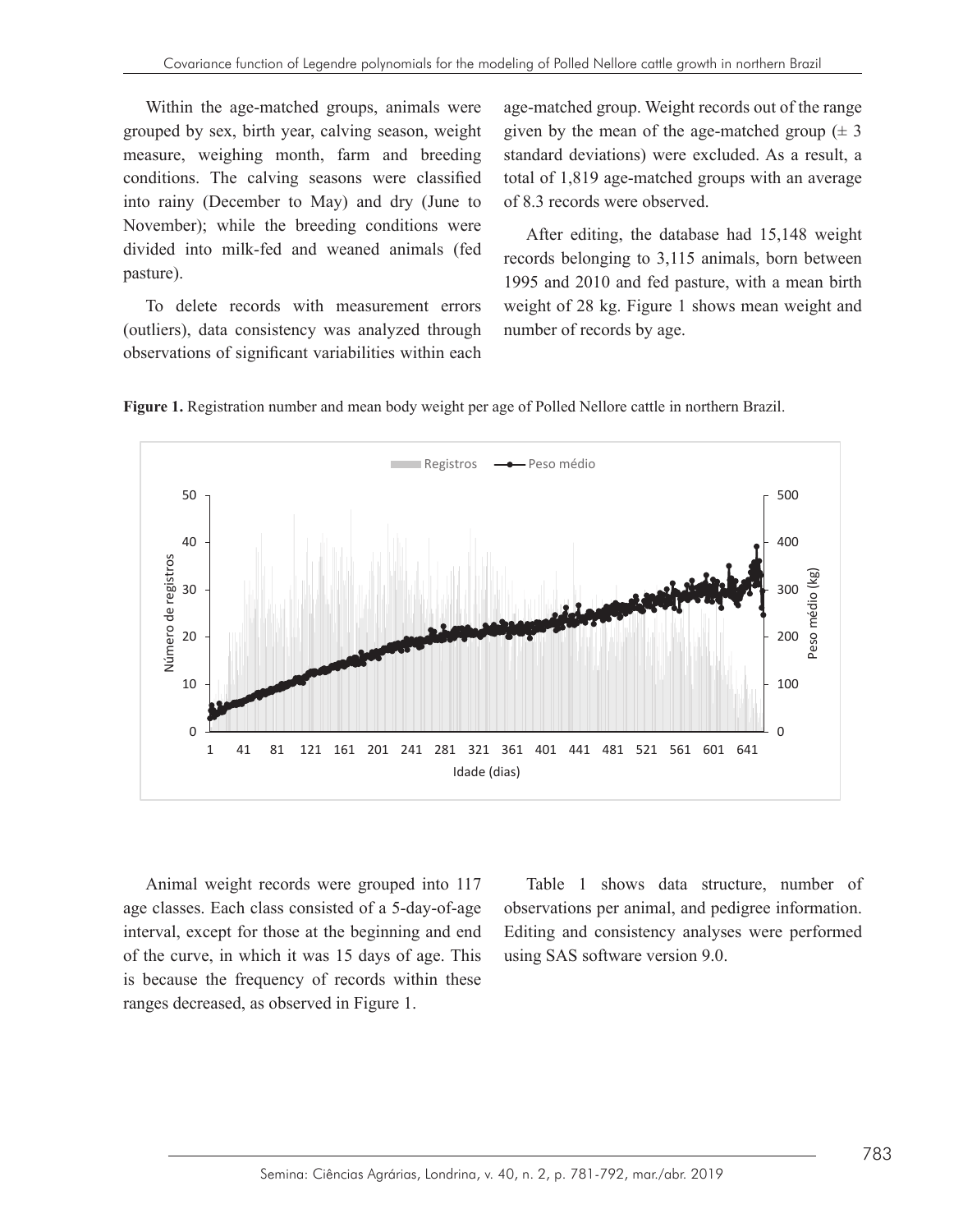| Information                      | Quantity |
|----------------------------------|----------|
| Data                             | 15,148   |
| Animals with observation         | 3,115    |
| With 3 observations              | 712      |
| With 4 observations              | 698      |
| With 5 observations              | 549      |
| With 6 observations              | 659      |
| With 7 to 10 observations        | 497      |
| Reproducers                      | 282      |
| Matrices                         | 764      |
| Animals in the matrix of kinship | 5,678    |
| <b>Contemporary Groups</b>       | 1,819    |

**Table 1.** Summary of the data structure from Polled Nellore cattle reared in northern Brazil.

#### *Models and analyses*

For the random regression models, the agematched group was considered as a fixed effect, having as covariates the age at weighing and heifer age at calving (linear and quadratic effects). Yet, modeling the mean curve for the studie additive genetic direct and maternal effects, as well r considered random.

as animal and maternal permanent environmental For the random regression models the age effects were considered random. An orthogonal Legendre polynomial of the cubic order was considered the most suitable for

An orthogonal Legendre polynomial of the as covariates the age at weighing and heifer cubic order was considered the most suitable for Yet, modeling the mean curve for the studied population. The general model can be represented by:

$$
Yij = EF + \sum_{m=1}^{4} \beta m\phi m + \sum_{m=1}^{Ka-1} \alpha im\phi m + \sum_{m=1}^{km-1} \gamma im\phi m + \sum_{m=1}^{kc-1} \delta im\phi m + \sum_{m=1}^{kq-1} \lambda im\phi m + \epsilon ij
$$

*EF* refers to a set of fixed effects of age-matched *EF* refers to a set of fixed effects of age-matched genetic, animal permanent environmental, and group (1.819 subclasses) and their covariant heifer maternal permanent environmental effects for each age at calving (linear and quadratic effects); is a animal, respectively;  $\alpha$ , are the order of polynomial the average growth curve of weight on Eigendre associated with each age *i* of the animal *j*. used to model the average growth curve of the Thesame model with its respective assumptions population; is the polynomial function of Legendre  $\epsilon$  can be written in a matrix form as follows: of a standardized age  $(-1 \leq age \leq 1)$ ; are the Wherein: is the weight in  $j<sup>ith</sup>$  day of the  $i<sup>th</sup>$  animal; fixed regression coefficient of weight on Legendre polynomial, represented by a cubic function, and associated with each age i of the animal j. to be fitted to each random effect;  $\frac{1}{2}$  and  $\frac{1}{2}$  and  $\frac{1}{2}$  and  $\frac{1}{2}$  and  $\frac{1}{2}$  and  $\frac{1}{2}$  and  $\frac{1}{2}$  and  $\frac{1}{2}$  and  $\frac{1}{2}$  and  $\frac{1}{2}$  and  $\frac{1}{2}$  and  $\frac{1}{2}$  and  $\frac{1}{2}$  and  $\frac$ 

Wherein: is the weight in  $i<sup>th</sup>$  day of the  $i<sup>th</sup>$  animal; regression coefficients of direct genetic, maternal maternal permanent environmental effects for each animal, respectively; , , are the order of polynomial

The same model, with its respective assumptions, ion; is the polynomial function of Legendre can be written in a matrix form as follows:

Ī

| $\vert \alpha \vert$       |                                                                                                                                       |                |             |  |
|----------------------------|---------------------------------------------------------------------------------------------------------------------------------------|----------------|-------------|--|
| $\gamma$                   | $\left[ \begin{array}{cccc} K_a \otimes A & 0 & 0 \\ 0 & K_m \otimes A & 0 \\ 0 & 0 & K_c \otimes I \\ 0 & 0 & 0 \end{array} \right]$ |                |             |  |
| $\delta$                   |                                                                                                                                       |                |             |  |
| $\lambda$                  |                                                                                                                                       |                | $\otimes$ 1 |  |
| $\boldsymbol{\mathcal{E}}$ |                                                                                                                                       | $\overline{0}$ |             |  |

 $Y = X\beta + Z_1\alpha + Z_2\gamma + W_1\delta + W_2\lambda + \varepsilon$ , being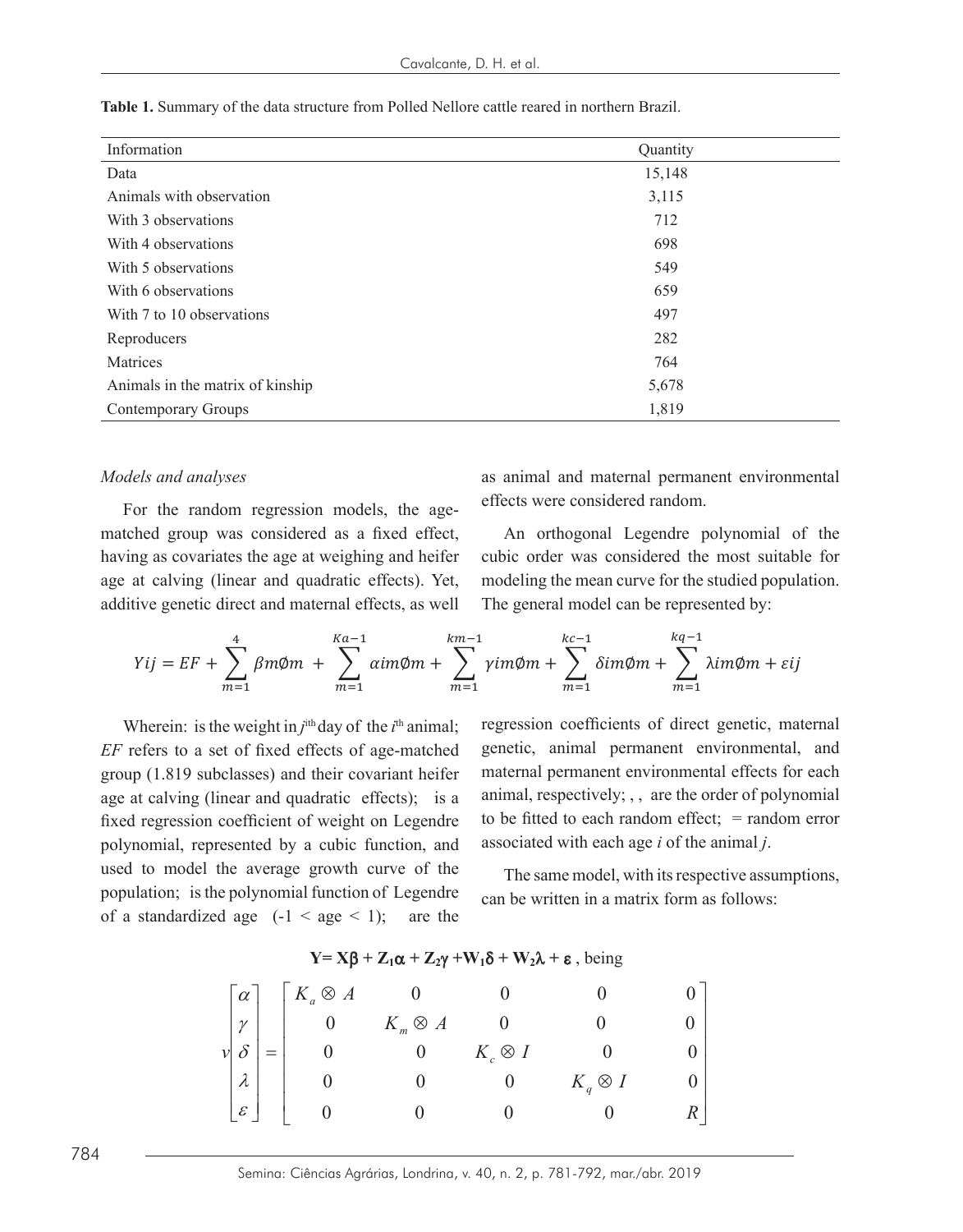Wherein: Y is the vector of N observations regarding *Nd* animals; β is a vector which contains the fixed effects and the regression coefficients  $b_m$ of fixed effects;  $\alpha$  is a vector *Ka* x  $N_p$  of random regression coefficients of direct additive effects, wherein  $N_p > Nd$  denotes the total number of animals analyzed, i.e. in the kinship matrix (5,678);  $\gamma$  is a vector K<sub>m</sub> x N<sub>D</sub> of random regression coefficients of maternal genetic effects;  $\delta$  is a vector  $K_c$  x  $N_d$  of random regression coefficients of animal permanent environmental effect;  $\lambda$  is a vector  $K_q x$  $N<sub>m</sub>$  of random regression coefficients of maternal permanent environmental effects, being  $N<sub>m</sub>$  equal to the number of females with progenies included in the dataset; ε is a vector of random errors; X,  $Z_1$ ,  $Z_2$ ,  $W_1$ , and  $W_2$  are the incidence matrices of fixed effects, direct genetic, maternal genetic, animal permanent environmental, and maternal permanent environmental effects, respectively; *Ka*, *Kc*, *Km*, and *Kq* are the (co) variance matrices among the regression coefficients of direct genetic, animal permanent environmental, maternal genetic, and maternal permanent environmental effects, respectively; *A* is the numerator matrix of the coefficients of relationship among individuals; **Ind**<sub>Nd</sub> is an identity matrix of size Nd;  $I_{Nm}$  is an identity matrix of size Nm; ⊗ is the Kronecker product; and

R is a diagonal matrix of residual variances, whose size varies with the analysis structure.

The covariance between direct genetic and maternal effects was assumed to be zero. The (co) variances among the random regression coefficients of direct and maternal genetic effects and animal and maternal permanent environmental effects, according to the fitted model were estimated by restricted maximum likelihood method (REML), using the software WOMBAT (MEYER, 2006).

The random effects were fitted with thirdorder Legendre polynomials, and the order of each effect increased gradually until the best fitting was achieved. The different models were compared by the logarithm of the likelihood function (log L), Akaike information criterion (AIC) and the Bayesian information criterion of Schwarz (BIC).

### **Results and Discussion**

Means and standard deviations of weights increased linearly from birth to the age of 660 days (Table 2), with means ranging from 30.7±4.1 to 347.5±121.7 kg, respectively. Such results are similar to those described by Ferreira et al. (2015) for animals of the Nellore breed.

| Age (days) | N   | Average $(Kg)$ | <b>SD</b> | CV(%) | Minimum $(Kg)$ | Maximum (kg) |
|------------|-----|----------------|-----------|-------|----------------|--------------|
|            | 93  | 30.7           | 4.1       | 13.3  | 28             | 56           |
| 120        | 77  | 124.1          | 20.6      | 16.6  | 89             | 172          |
| 240        | 116 | 189.4          | 37.2      | 19.6  | 111            | 370          |
| 365        | 77  | 242.7          | 50.3      | 20.7  | 155            | 415          |
| 550        | 68  | 290.6          | 85.0      | 29.3  | 180            | 674          |
| 660        | 8   | 347.5          | 121.7     | 35.0  | 182            | 520          |

**Table 2.** Descriptive analysis of weight-for-age data from Polled Nellore cattle reared in northern Brazil.

N: Frequency; SD: standard deviation; CV: coefficient of variation.

The use of random regression models by Legendre polynomial functions lacked a basic order (quadratic) for each random effect considered. Later, the fitting orders for continuous functions were gradually increased; so that a minimum order needed to describe (co) variance structures over time could be found for each random effect.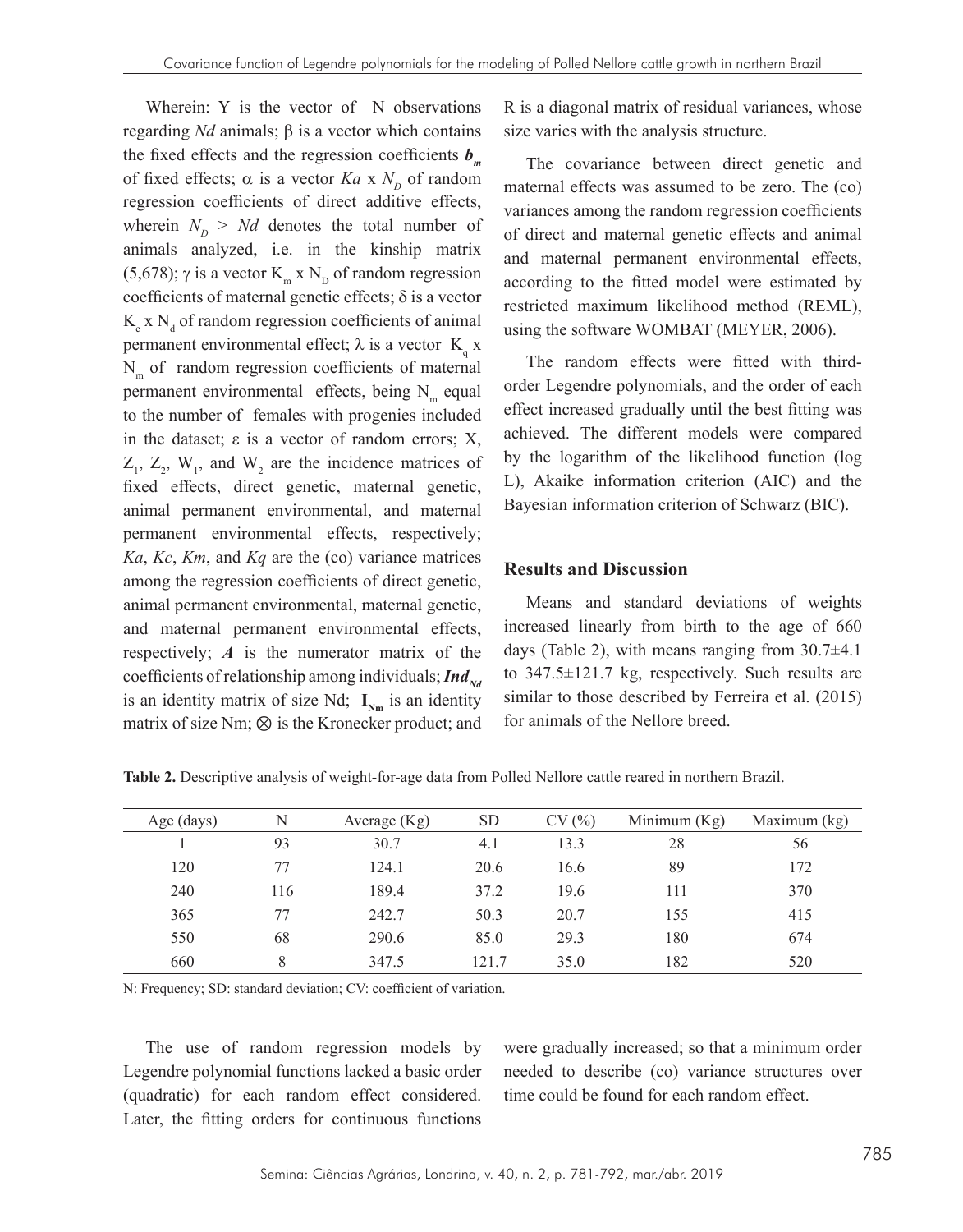Table 3 displays the summary of analyses using the random regression models, with the values of log L, AIC, and BIC presented as a deviation in relation to the lowest value.

The fitting orders of continuous functions were defined sequentially, starting with genetic direct and maternal effects, and hence the environmental ones. The fitting order increased by observing the criteria values until obtaining an order that best fit each effect.

Other authors, such as Lôbo et al. (2010) and Albuquerque and Faro (2008), have already studied the modeling of beef-cattle growth curve using the Legendre orthogonal polynomials. They found that parsimonious models are preferable. In other words, models involving a minimum number of parameters to be estimated and that well explain the response variable behavior should be given preference. According to Meyer (2005), another positive aspect would be a smaller demand for computational resources, and hence lower susceptibility to numerical errors.

**Table 3.** Logarithm of maximum likelihood function log (L), Akaike information criterion (AIC), Bayesian information criterion (BIC), number of estimated parameters (NP), expressed as the absolute deviation of the lowest value.

| Model <sup>1</sup> | NP | Log L <sup>2</sup> | $AIC^2$ | BIC <sup>2</sup> |
|--------------------|----|--------------------|---------|------------------|
| 2222<br>$1 -$      | 19 | 739.0              | 1422.3  | 1219.8           |
| 2- 3333            | 31 | 332.6              | 633.3   | 520.9            |
| $3 - 5333$         | 40 | 47.3               | 80.8    | 35.8             |
| 5433<br>4-         | 44 | 46.2               | 86.5    | 71.5             |
| $5 - 5533$         | 49 | 45.3               | 94.8    | 117.3            |
| $6 - 5343$         | 44 | 38.9               | 72.0    | 57.0             |
| $7 - 5543$         | 53 | 34.9               | 81.9    | 134.4            |
| 6333<br>8-         | 46 | 0.9                | 0.0     | 0.0              |
| 6433<br>9-         | 50 | 0.0                | 6.2     | 36.2             |

<sup>1</sup> Fitting order for additive genetic effects (direct and maternal) and permanent environmental effects (maternal and animal), respectively

<sup>2</sup>Values expressed as the deviation of the lowest value.

As for the criterion of Log L, the highest orders for random effects produced better values; however, the excessive increase in the fitting orders of effects contributed to an increased parameterization of the model. Model 9 (6433), with 50 parameters, provided a better fit according to the Log L, but it should not be the only criterion to be used.

The values of Akaike information criterion (AIC) improved with the increase of fitting orders up to a certain point. According to this criterion, the model considering functions with the orders 6333 (46 parameters) was superior to the other models in the fitting of (co) variance along the growth track.

Corroborating with the above statement, the Bayesian information criterion (BIC), which imposes more stringent penalties than the AIC given the number of estimated parameters, is in accordance with the indication of model 8 (6333) for the fitting of (co) variances along the growth track.

Thus, model 8 showed the lowest values of AIC and BIC. These results indicate that, although this model did not have the best value of Log L, it is efficient to explain the data variation properly, without turning into an excessive number of parameters.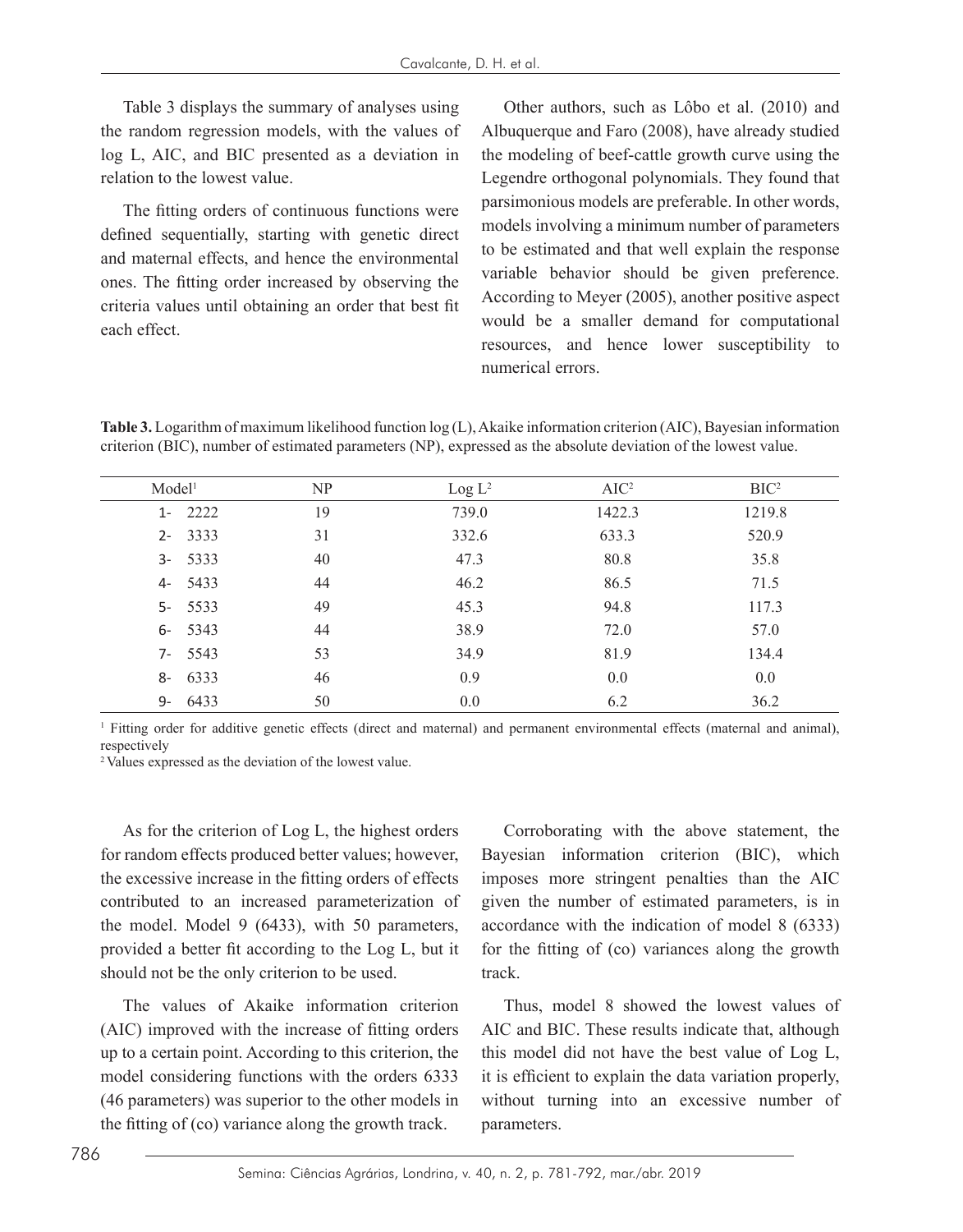When fitting fewer parameterized models with the highest order being three, Fischer et al. (2004) found the best fit for those with orders equal to 3233, for genetic direct and maternal effects and maternal and animal permanent environmental effects for the animal and its mother, respectively.

In general, the highest values of variance were obtained at the point of interception of all effects (Table 4). The correlation between this point and a quadratic coefficient were negative for all random effects. Moreover, a positive correlation was observed between the intercept and linear coefficient for all random effects. The intercept explained the largest proportion of variance in all random effects included in the model and explained the maternal permanent environmental effect almost entirely  $(99\%)$ .

In highly parameterized models, eigenvalues are often close to zero, which might have been caused by the increased multicollinearity by raising the order of fit of the function used (SARMENTO et al., 2006).

Estimates of the variances of genetic additive direct, animal permanent environmental and phenotypic effects tended to grow as the age of the animals increased (Figure 2).

**Table 4.** Estimates of variance (diagonal), covariance (below the diagonal), and correlation (above the diagonal) between random regression coefficients and eigenvalues associated with the matrix of coefficients for the model with  $k= 6333$ .

|                                                | $\boldsymbol{0}$ | 1        | $\overline{2}$ | 3       | $\overline{4}$ | 5       | Eigenvalue |
|------------------------------------------------|------------------|----------|----------------|---------|----------------|---------|------------|
| Additive genetic effect $(k=6)$<br>$(\%)$      |                  |          |                |         |                |         |            |
| $\boldsymbol{0}$                               | 228.88           | 0.72     | $-0.42$        | 0.15    | 0.34           | $-0.10$ | 73.09      |
| 1                                              | 97.47            | 80.69    | $-0.24$        | $-0.57$ | 0.27           | $-0.01$ | 13.24      |
| 2                                              | $-26.31$         | $-9.20$  | 17.50          | 0.05    | $-0.84$        | 0.15    | 7.16       |
| 3                                              | 9.80             | $-22.18$ | 0.87           | 19.07   | $-0.10$        | $-0.04$ | 5.87       |
| 4                                              | 21.99            | 10.46    | $-15.02$       | $-1.87$ | 18.07          | 0.05    | 0.64       |
| 5                                              | $-7.04$          | $-0.61$  | 2.93           | $-0.88$ | 1.11           | 22.77   | 0.00       |
| Maternal additive genetic effect $(k=3)$       |                  |          |                |         |                |         |            |
| $\theta$                                       | 35.48            | 0.70     | $-0.44$        |         |                |         | 91.13      |
|                                                | 6.76             | 2.61     | 0.33           |         |                |         | 8.86       |
| 2                                              | $-4.47$          | 0.90     | 2.87           |         |                |         | 0.00       |
| Animal permanent environmental effect (kc=3)   |                  |          |                |         |                |         |            |
| $\theta$                                       | 367.24           | 0.88     | $-0.31$        |         |                |         | 92.58      |
| 1                                              | 172.48           | 103.57   | 0.17           |         |                |         | 7.42       |
| 2                                              | $-26.01$         | 7.43     | 18.94          |         |                |         | 0.00       |
| Maternal permanent environmental effect (kc=3) |                  |          |                |         |                |         |            |
| $\theta$                                       | 130.62           | 0.99     | $-0.99$        |         |                |         | 99.99      |
|                                                | 29.74            | 6.77     | $-0.99$        |         |                |         | 0.01       |
| 2                                              | $-37.42$         | $-8.52$  | 10.72          |         |                |         | 0.00       |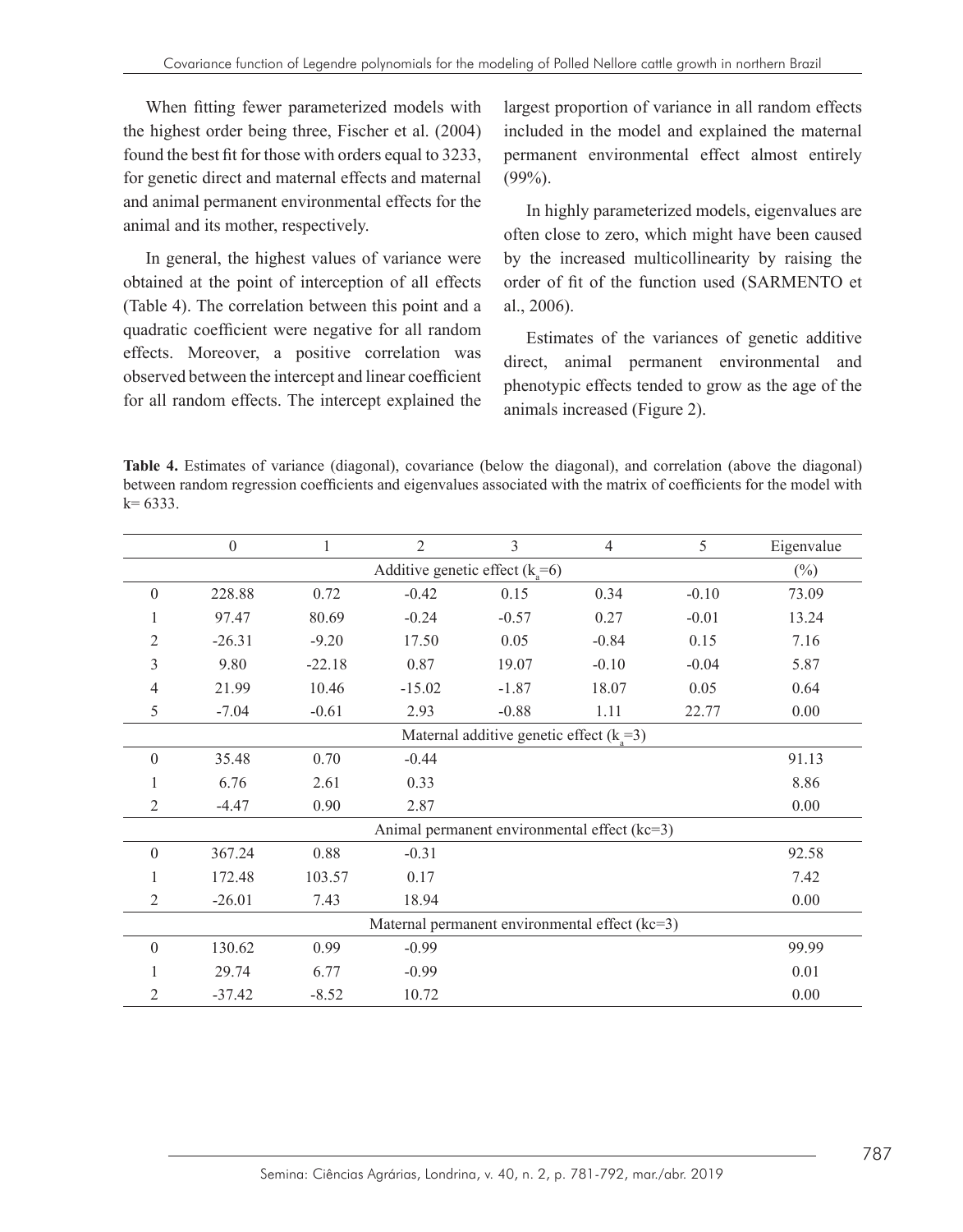

**Figure 2.** Estimates of variance values for additive genetic direct  $(S^2a)$  and maternal  $(S^2m)$  effects, animal  $(S^2pe)$  and maternal permanent environmental ( $S<sup>2</sup>mpe$ ) effects, half of the phenotypic variance ( $S<sup>2</sup>f$ ), and residual variance ( $S<sup>2</sup>e$ ).



The highest values of variance of permanent environmental effect reflected directly upon phenotypic variance, especially at the end of the curve. Albuquerque and Meyer (2001) and Boligon et al. (2010) reported the similar behavior of permanent environmental effect by assessing the growth track of Nellore cattle.

In this study, the direct maternal effect had less influence on the total phenotypic variance, which presented slight growth at the beginning of the result in a lower genetic gain than expected. track but remained almost constant after 300 days. Direct heritability estimates showed a significant The maternal permanent environmental effect has grown markedly from birth to near 400 days of age. Generally, most studies that include maternal effects in growth analyses have shown reductions after weaning, thus indicating their low importance up to 0.42 (Figure 3). For weights ne influence on the total phenotypic variance, which and hence animal genetic values, which would reserved slight growth at the beginning of the result in a lower genetic gain than expected.

ental effect reflected directly upon However, the inclusion of maternal effects for data phenotypic variance, especially at the end of the analysis in this study contributed to a better division curve. Albuquerque and Meyer (2001) and Boligon of variance in and between cows, as well as to In this study, the direct maternal effect  $\epsilon$ , which is interacted generate generate on the other hand, non-inclusion accurate; on the other hand, non-inclusion In this study the direct maternal effect had less. could overestimate genetic direct additive variance at more advanced ages (BOLIGON et al., 2012). break down total variance. On the one hand, such inclusion generates genetic value estimates that are

The maternal permanent environmental effect has drop at the beginning of the curve, resuming growth grows indicating from them to break down to any one of the active and one hand, such includes generates and the one hand, such a such include maternal day 180, with mean values between 0.30 and 0.40, effects in growth analyses have shown reductions and returning to grow at the end of the interval Direct heritability estimates showed a significant soon after. This oscillation of growth remains until up to 0.42 (Figure 3). For weights near birth,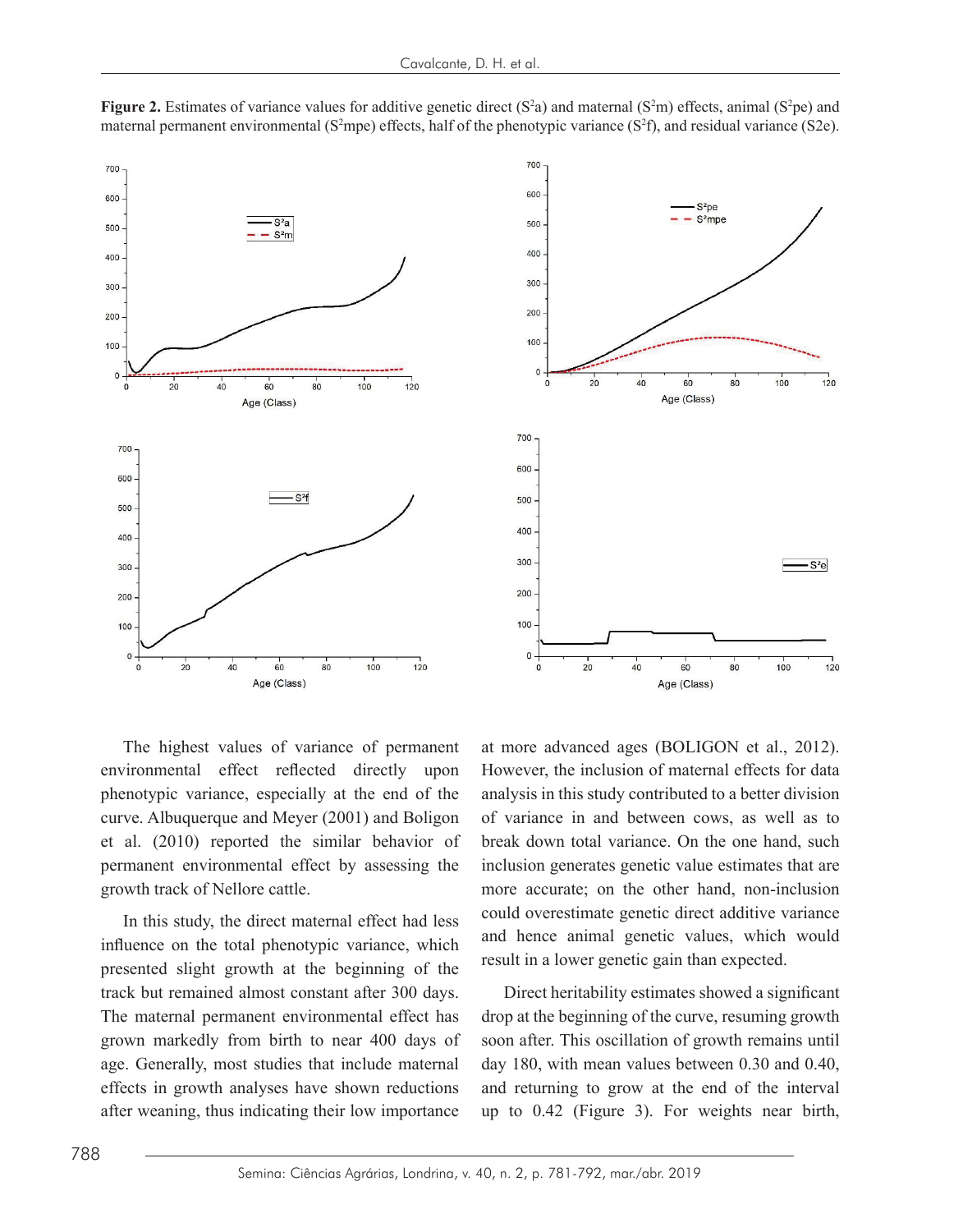overestimated heritabilities were found, just as the findings of Passafaro et al. (2016) (above 0.60). These results were different from what was reported  $d_{\text{max}}$  of the state of an  $(2010)$  (above 0.00). Increase in ancer heritability

by Sousa Júnior et al. (2010), who observed an increase in direct heritability from near zero to stabilize at around 0.30, from 145 days of age on.

Figure 3. Estimates of direct  $(h^2)$  and maternal  $(m^2)$  heritabilities, and variance components for animal permanent environmental  $(c^2)$  and maternal  $(q^2)$  effects, as a proportion of the phenotypic variance for 117 age classes, using random regression model.





beginning and at the end of the interval of ages, effect was also observed by Albuquerque and N his is because the curve fit for additive genetic Maternal heritability values had a low to (PASSAFARO et al., 2016). The overestimation of direct heritability at the beginning of the curve is due to the higher values of direct variances, as shown in Figure 2. At the This is because the curve fit for additive genetic direct effect might not have been appropriate, what occurs due to a scant amount of data collected

tudies may be due to non-inclusion of maternal from birth to 205 days and reducing after weaning. (2004). overestimated the direct additive variance. In this study, direct heritability means were lower than the minimum of 0.58 estimated by Scalez et al. (2014) for the post-weaning weight of Nellore cattle in a weight gain test. Such discrepancy between both studies may be due to non-inclusion of maternal effects by Scalez et al. (2014), which might have

variance, had a strong growth over the entire the end of the interval (Figure 3) range (Figure 3). In general, the magnitude of this  $\overline{a}$  is general, the maternal effects in this study component was medium to high, with a minimum The variance of permanent environmental direct effect expressed as a proportion of the phenotypic value of 0.004 and a maximum of 0.56. This trend

The overestimation of direct heritability at the can be justified due to the cumulative nature of this values is because the curve for additive general carefully. The curve for additional property for a stronger of direct variances, as shown in Figure 2. At the inconstant behavior of permanent environmental heritability values should be evaluated carefully.  $(2001)$  and by Nephawe  $(2004)$ . effect (SCHAEFFER; JAMROZIK, 2008). This effect was also observed by Albuquerque and Meyer (2001) and by Nephawe (2004).

 $\frac{1}{2}$  medium magnitude, with a minimum value of 0.02 The variance of permanent environmental direct expression as a proportion of the phenotypical direct expression of the phenotypical direct expression of the phenotypical direct expression of the phenotypical direct express han the minimum of 0.58 estimated by Scalez et al. direct heritability. Albuquerque and Meyer (2001), 2014) for the post-weaning weight of Nellore cattle Nobre et al. (2003) and Boligon et al. (2010) n a weight gain test. Such discrepancy between both obtained different trends for this effect, increasing and a maximum of 0.07. In general, the maternal heritability values suggest that selection for this component will be less responsive than that for

environmental effect, expressed as a proportion of 0.02 and a minimum value of 0.02 and a minimum value of 0.02 and a minimum value of 0.02 and a minimum value of 0.02 and a minimum value of 0.02 and 0.02 and 0.02 and 0.02 ffect expressed as a proportion of the phenotypic  $\frac{1}{300}$  days, gradually decreasing from this point until The variance means for maternal permanent phenotypic variance, tend to increase from birth to the end of the interval (Figure 3)

The variance meaning of v. So. This trend slight contribution at more advanced ages. In general, the maternal effects in this study showed a reduction after weaning, indicating their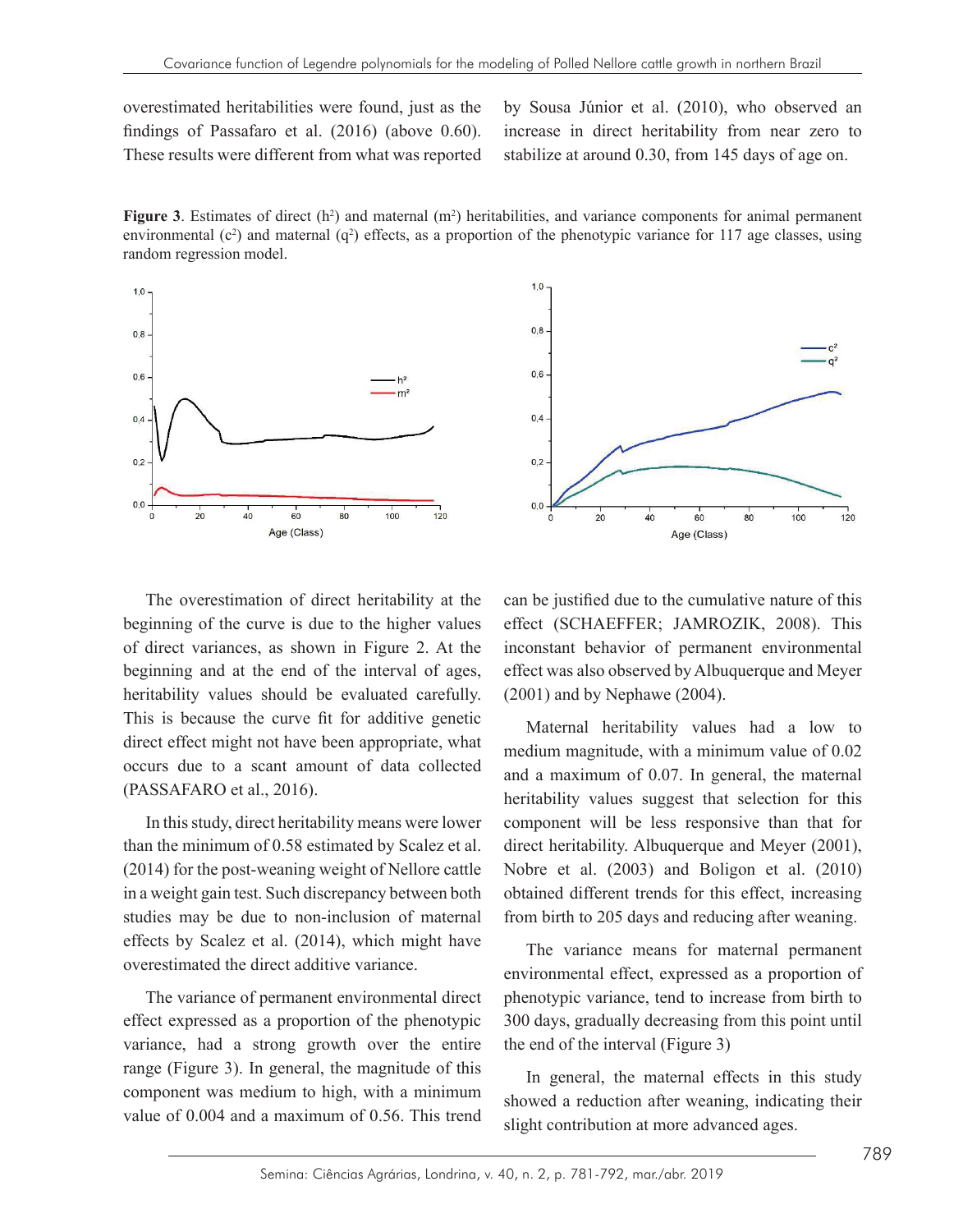### **Conclusions**

A Legendre polynomial function with the orders six, three, three, and three for genetic additive direct and maternal effects, animal and maternal permanent environmental effects, respectively, can be used to describe changes in (co) variance throughout the growth curve of Polled Nellore cattle in northern Brazil.

## **References**

ALBUQUERQUE, L. G.; FARO, L. E. Comparação entre os valores genéticos para características de crescimento de bovinos da raça Nelore preditos com modelos de dimensão finita e infinita. *Revista Brasileira de Zootecnia,* Viçosa, MG, v. 37, n. 2, p. 238-246, 2008.

ALBUQUERQUE, L. G.; MEYER, K. Estimates of covariance functions for growth from birth to 630 days of age in Nelore cattle. *Journal of Animal Science,* Champaign, v. 79, n. 11, p. 2776-2789, 2001.

ASSOCIAÇÃO BRASILEIRA DOS CRIADORES DE ZEBU - ABCZ. Estatísticas. Uberaba: Bela Vista Cultural, 2012. Disponível em: <www.abcz.org.br/ conteudo/tecnica/estatisticas.html>. Acesso em: 15 fev. 2012.

BOLIGON, A. A.; ALBUQUERQUE, L. G.; MERCADANTE, M. E. Z.; LÔBO, R. B. Study of relations among age at first calving, average weight gains, and weights from weaning to maturity in Nellore cattle. *Revista Brasileira de Zootecnia,* Viçosa, MG, v. 39, n. 4, p. 746-751, 2010.

BOLIGON, A. A.; MERCADANTE, M. E. Z.; LOBO, R. B.; BALDI, F.; ALBUQUERQUE, L. G. Random regression analyses using B-spline functions to model growth of Nellore cattle. *Animal*, Cambridge, v. 6, n. 2, p. 212-220, 2012.

FERREIRA, J. L.; LOPES, F. B.; PEREIRA, L. S.; NEPOMUCENO, L. L.; GARCIA, J. A. S.; LÔBO, R. B.; SAINZ, R. D. Estimação de componentes de (co) variâncias para características de crescimento em bovinos Nelore criados no Trópico Úmido do Brasil por meio de regressão aleatória. *Semina: Ciências Agrárias, L*ondrina, v. 36, n. 3, p. 1713-1724.

FISCHER, T. M.; VAN DER WERF, J. H. J.; BANKS, R. G.; BALL, A. J. Description of lamb growth using random regression on field data. *Livestock Production Science*, Amsterdam, v. 89, n. 2-3, p. 175-185, 2004.

GONÇALVES, F. M.; PIRES, A. V.; PEREIRA, I. G.; GARCIA, D. A.; FARAH, M. M.; MEIRA, C. T.; CRUZ, V. A. R. Avaliação genética para peso corporal em um rebanho Nelore. *Arquivo Brasileiro de Medicina Veterinária e Zootecnia*, Belo Horizonte, v. 63, n. 1, p. 158-164, 2011.

JAMROZIK, J.; SCHAEFFER, L. R. Estimates of genetic parameters for a test day model with random regression for yield traits of first lactation Holsteins. *Journal of Dairy Science,* Champaign, v. 80, n. 4, p. 762-770, 1997.

KIRKPATRICK, M.; HECKMAN, N. A quantitative genetic model for growth, shape, reaction norms, and other infinite-dimensional characters. *Journal of Mathematical Biology*, Heidelbergv, v. 27, n. 4, p. 429- 450, 1989.

LAUREANO, M. M. M.; BOLIGON, A. A.; COSTA, R. B.; FORNI, S.; SEVERO, J. L. P.; ALBUQUERQUE, L. G. Estimativas de herdabilidade e tendências genéticas para características de crescimento e reprodutivas em bovinos da raça Nelore. *Arquivo Brasileiro de Medicina Veterinária e Zootecnia*, Belo Horizonte, v. 63, n. 1, p. 143-152, 2011.

LÔBO, R. N. B.; BITTNECOURT, T. C. B. S. C.; PINTO, L. F. B. Progresso científico em melhoramento animal no Brasil na primeira década do século XXI. *Revista Brasileira de Zootecnia,* Viçosa, MG, v. 39, n. 1, p. 223-235, 2010.

MALHADO, C.H.M.; CARNEIRO, P.L.S.; PEREIRA, D.G.; MARTINS FILHO, R. Progresso genético e estrutura populacional do rebanho Nelore no Estado da Bahia. *Pesquisa Agropecuária Brasileira,* Cruz das Almas, v. 43, n. 9, p. 1163-1169, 2008.

MEYER, K. Estimates of covariance functions for growth of Angus cattle from random regression analyses fitting B-spline functions. *Proceedings of the Association for Advancement of Animal Breeding Genetics*, Armidale, v. 16, n. 1, p. 52-55, 2005.

MEYER, K. WOMBAT - A program for mixed model analyses by restricted maximum likelihood. *Journal of Zhejiang University Science B*, Zhejiang, v. 8, n. 11, p. 815-821, 2007.

MEYER, K. WOMBAT - Digging deep for quantitative genetic analyses by restricted maximum likelihood. In: WORLD CONGRESS ON GENETIC APPLIED TO LIVESTOCK PRODUCTION, 8., 2006, Belo Horizonte. *Proceedings…* Belo Horizonte: Instituto Prociência, 2006. CD-ROM.

MEYER, K.; HILL, W. G. Estimation of genetic and phenotypic covariance functions for longitudinal